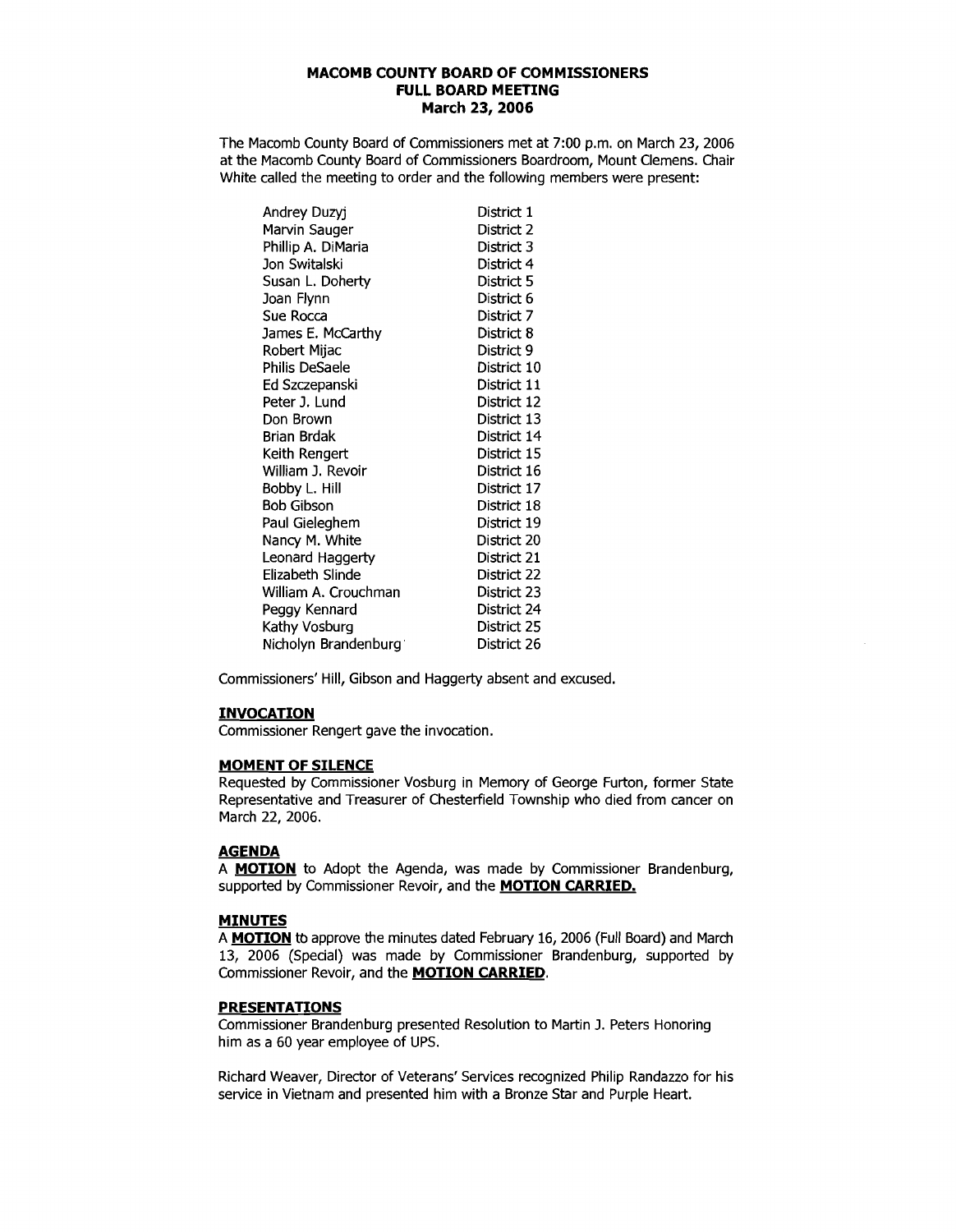#### **PUBLIC PARTICIPATION**

#### **Del Becker,** *21035* **Balfour, Clinton Township**

Asked the board for their support on reappointment to the Community Mental Health Board.

## **Ted Deventier, Director of Macomb Residential Opportunities in Mt. Clemens, 719 Hendrey,** Royal Oak

### **Kathleen Swantek, Blue Water Developmental Housing,** *16000* **Gratiot, Marysville**

### **Karen Harris, Director, Intragrated Living, 16299 Whitewater Drive, Macomb**

#### **Jamie, Vice-President, New Passages Health Care**

All spoke regarding the living wage and the impact it has on his organization.

### **RobertKnight, Radio Talk Show Host andEx K9 Police Officer**

Supports Sheriff Hackel and his request for more K9 dogs and the request for Taser guns.

### **Delaina Cooper,** *34305* **Lipke, Clinton Township C Parham, 34139 Lipke, Clinton Township**

Voiced their concerns and complaints against the Quinn Park Homeowners Associations and requested help from the board.

### **John Baker,** *20843* **Virginia, Eastpointe**

Spoke in support of the Veterans' Services. He is also the primary driver of veterans' to the VA Hospital and requesting there by no more cuts from the budget.

### **Denise Mentzer, 38552 Albert,** ClintonTownship

Expressed her opinions on the following: 1) The canadian trash issue, 2) the need for a county executive; and 3) support for a 4 year University in Macomb County.

### **Carl Etue, 38871 Red Oaks, Clinton Township**

Spoke regarding the Lenox Township landfill.

### **Mary Hedemark, R.N., 52634 Jessie, Chesterfield Township, Macomb County Employee**

Spoke in support of maintaining the ombudsman position.

## **COMMITTEE REPORTS**

### **LEGISLATIVEANDADMINISTRATIVESERVICES COMMITTEE - March** *13, 2006*

The Clerk read the recommendation from the Legislative and Administrative Services Committee and a **MOTION** was made by Chairperson Lund, supported by Commissioner Brandenburg, to adopt the committee recommendation.

- 1. AUTHORIZE THE FRIEND OF THE COURT TO RETAIN FOUR TEMPORARY STAFF AND PURCHASE ONE SCANNER, TWO STANDARD PC's, TWO GROUPWISE. LICENSES, AND TWO MICROSOFT OFFICE LICENSES FOR THE PURPOSE OF BACK-FILE SCANNING OF FRIEND OF THE COURT CASE FILES TO ELECTRONIC IMAGES AT A COST NOT TO EXCEED \$340,163. FUNDING IS AVAILABLE IN CAPITAL PROJECTS - FOC IMAGING.
- 2. APPROVE THE ISSUANCE OF A REQUEST FOR PROPOSAL FOR THE PROCUREMENT, INSTALLATION, TRAINING AND MAINTENANCE OF TRAINING TRACKING AND COMPUTER BASED TRAINING SOFTWARE TO BE USED WITHIN THE COUNTY.

### **THE MOTION CARRIED.**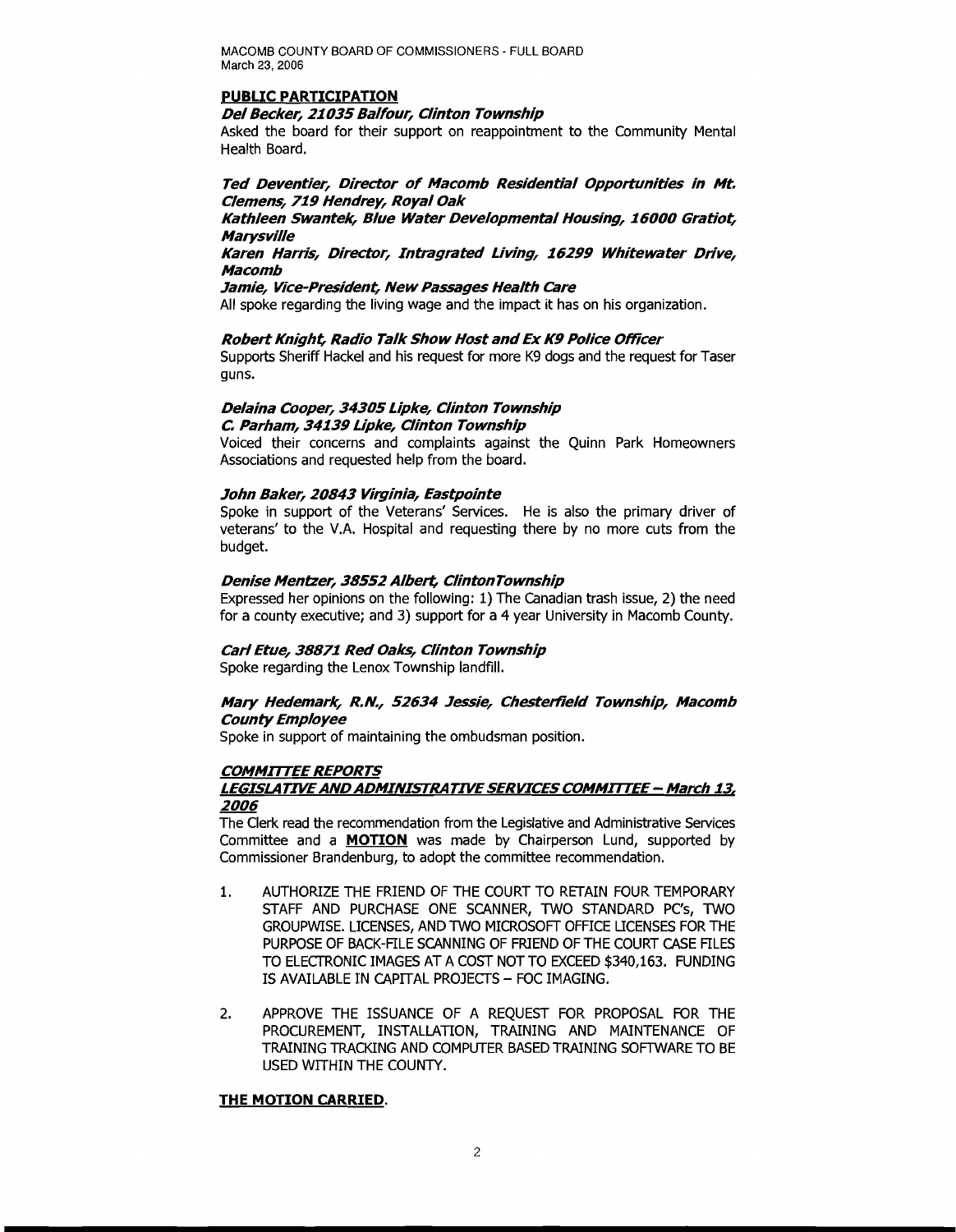#### **OPERATIONAL SERVICES COMMITTEE - March 14, 2006**

The Clerk read the recommendations from the Operational Services Committee and a **MOTION** was made by Vice-Chairperson Kennard, supported by Commissioner Brandenburg, to adopt the committee recommendations.

1. AUTHORIZE PAYMENT FOR THE WORK PERFORMED AS FOLLOWS:

| MARTHA T. BERRY     | ELLISDON MICHIGAN        | \$550,308.87 |
|---------------------|--------------------------|--------------|
| 42-2 DISTRICT COURT | PARTNERS IN ARCHITECTURE | 150.759.98   |
| MARTHA T. BERRY     | PROJECT CONTROL SYSTEMS  | 26,600.00    |

FURTHER, FUNDS ARE AVAILABLE IN THE CAPITAL BUDGET.

- 2. CONCUR WITH THE PURCHASING MANAGER AND FLEET MANAGER AND APPROVE THE PURCHASE OF UNLEADED AND DIESEL FUEL TO THE LOWEST RESPONSIBLE BIDDERS: MANSFIELD OIL FOR 87 OCTANE UNLEADED AT .0061 PER GALLON FOR TRANSPORT (13,000 GALLON) QUANTITY; RKA PETROLEUM FOR 87 OCTANE UNLEADED AT .0895 PER GALLON FOR TANK WAGON (2,000 TO 3,000 GALLONS) QUANTITY; AND RKA PETROLEUM FOR DIESEL FUEL; FUNDS ARE AVAILABLE FROM THE FUEL BUDGET.
- 3. AUTHORIZE THE BOARD CHAIR TO SIGN THE MACOMB ORCHARD TRAIL COMMISSION LICENSE AGREEMENT, AS AMENDED, WITH TRINITY TERRITORY, L.L.c.

### **THE MOTION CARRIED**

## **HEALTH SERVICES COMMITTEE - March 16,2006**

The Clerk read the recommendations from the Health Services Committee and a **MOTION** was made by Chairperson Gieleghem, supported by Vice-Chairperson Brown, to adopt the committee recommendations.

Commissioner Brandenburg asked to separate Motion #3. There were **NO**  objections.

A vote was taken on the following:

- 1. AUTHORIZE THE HEALTH DEPARTMENT TO RECEIVE A \$20,000 GRANT FROM THE U.S. ENVIRONMENTAL PROTECTION AGENCY.
- 2. AUTHORIZE THE HEALTH DEPARTMENT TO DRAFT A BODY ART REGULATION FOR CONSIDERATION BY THE BOARD OF COMMISSIONERS.
- 4. AUTHORIZE THE ADMINISTRATOR OF MARTHA T. BERRY TO TEMPORARILY CONDUCT THE HR PRE-HIRE SCREENING PROCESS FOR CRIMINAL BACKGROUND CHECKS TO COMPLY WITH THE NEW STATE LAW PROCESS, WHICH IS EFFECTIVE APRIL 1, 2006.

### **THE MOTION CARRIED.**

### **SEPARATED MOTION**

3. APPROVE THE HEALTH DEPARTMENT'S PLAN TO PROVIDE FLU VACCINE TO COUNTY RESIDENTS IN 2006 AT THREE LOCATIONS SUITABLE FOR LARGE MULTI-DAY FLU OUTREACH CLINICS IN THE NORTHERN, SOUTHERN AND CENTRAL PARTS OF THE COUNTY.

A **MOTION TO REFER** BACK TO COMMITTEE was made by Commissioner Brandenburg, supported by Commissioner Szczepanski.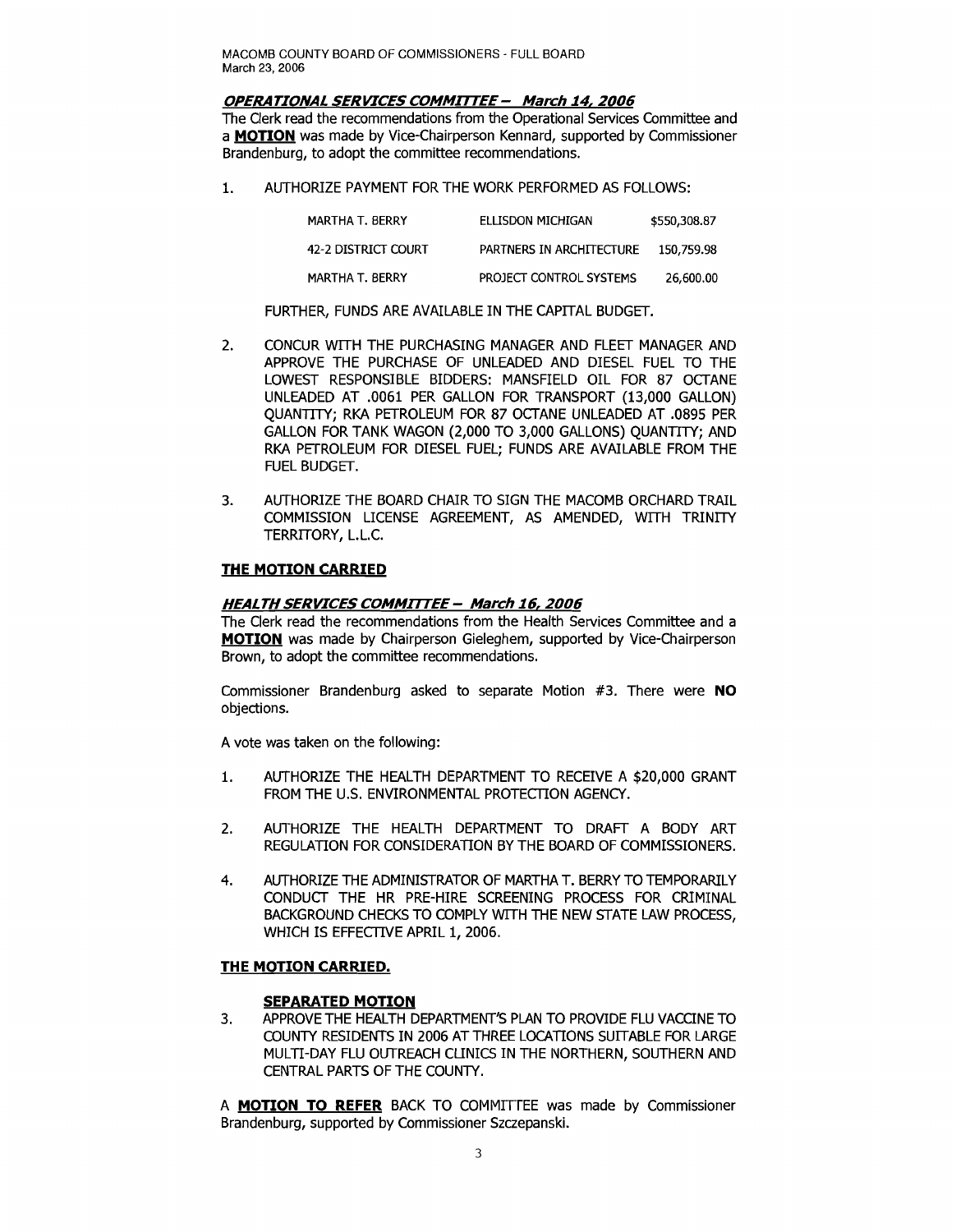A very lengthy discussion ensued.

Questions were put forth to Tom Kalkofen, Health Department Director.

# **ROLL CALL VOTE MOTION TO REFER**

| YES | NO                                                                 |
|-----|--------------------------------------------------------------------|
| x   |                                                                    |
|     | χ                                                                  |
|     | χ                                                                  |
| x   |                                                                    |
|     | χ                                                                  |
| χ   |                                                                    |
|     | χ                                                                  |
|     | χ                                                                  |
| χ   |                                                                    |
|     |                                                                    |
|     | x                                                                  |
|     |                                                                    |
|     |                                                                    |
| x   |                                                                    |
| x   |                                                                    |
|     | x                                                                  |
|     |                                                                    |
|     | Χ                                                                  |
|     | X                                                                  |
|     |                                                                    |
|     |                                                                    |
|     |                                                                    |
|     | χ                                                                  |
|     | X                                                                  |
|     | X                                                                  |
| x   |                                                                    |
|     | 12                                                                 |
|     | <b>ABSENT</b><br>ABSENT<br><b>ABSENT</b><br>χ<br>χ<br>χ<br>X<br>11 |

#### **THE MOTION TO REFER FAILS.**

**THE MOTION CARRIED,** with Commissioners' Brandenburg, Mijac, Rocca and DiMaria voting **NO.** 

#### **PERSONNEL COMMITTEE - March 20,2006**

The Clerk read the recommendations from the Personnel Committee and a **MOTION** was made by Chairperson Mijac, supported by Vice-Chairperson Crouchman, to adopt the committee recommendations.

- 1. APPROVE THE SUBMISSION OF THE APPLICATION TO PERFORM AS A SERVICE PROVIDER BY THE MACOMB/ST. CLAIR EMPLOYMENT AND TRAINING AGENCY TO THE MACOMB/ST. CLAIR WORKFORCE DEVELOPMENT BOARD.
- 2. APPROVE THE SUBMISSION OF THE EMPLOYMENT SERVICES PROPOSAL BY THE MACOMB/ST. CLAIR EMPLOYMENT AND TRAINING AGENCY TO THE MACOMB/ST. CLAIR WORKFORCE DEVELOPMENT BOARD.
- 3. APPROVE THE RECLASSIFICATION OF ONE TYPIST CLERK I/II POSITION TO SENIOR SECRETARY AT THE JUVENILE JUSTICE CENTER.
- 4. APPROVE THE RECLASSIFICATION OF ONE COMPUTER MAINTENANCE CLERK POSITION TO SENIOR SECRETARY IN THE PROSECUTOR'S OFFICE.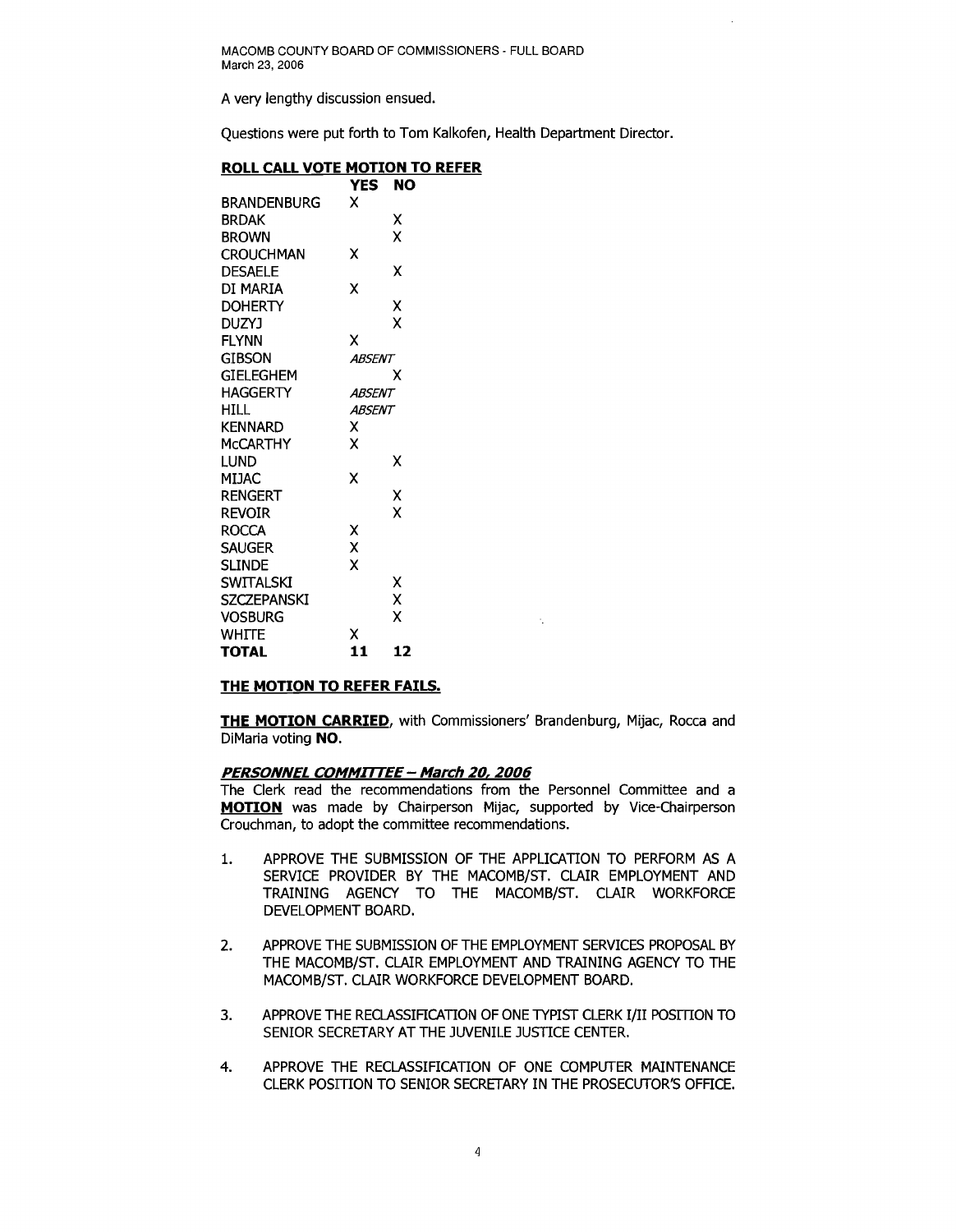5. APPROVE THE ADDITION OF 14 YOUTH SPECIALISTS, 2 SHIFT SUPERVISORS, 2 CONTRACTUAL THERAPISTS AND OPERATING EXPENSES OF \$119,400 TO THE 05/06 CHILD CARE FUND BUDGET FOR PURPOSES OF ADDING 25 ADDITIONAL LONG TERM RESIDENTIAL TREATMENT BEDS AT THE JUVENILE JUSTICE CENTER; TOTAL BUDGET ADJUSTMENT REQUIRED IN THE AMOUNT OF \$1,256,315 IS AVAILABLE FROM ROOM AND BOARD-OUTSIDE AGENCY ACCOUNT IN THE CHILD CARE FUND AT NO ADDITIONAL COST TO THE COUNTY.

## **THE MOTION CARRIED.**

### **BUDGET COMMITTEE - March 21, 2006**

The Clerk read the recommendations from the Budget Committee and a **MOTION**  was made by Chairperson Kolakowski, supported by Vice-Chairperson Revoir, to adopt the committee recommendations.

Commissioner Brandenburg asked to separate Motion #2. There were **NO**  objections.

Commissioners' Brown and McCarthy asked their **NO** votes be recorded on Motion #2 with regard to the West Nile Assistance Fund. There were **NO** objections.

Commissioners' Gieleghem and Brdak asked their **NO** votes be recorded on Motion #4. There were **NO** objections.

Commissioner Flynn asked her **NO** vote on Motion #8 be changed to **YES.** There were **NO** objections.

A vote was taken on the following:

1. APPROVE THE FOLLOWING:

PURCHASE OF TWO PATROL DOGS FOR TRACKING/NARCOTIC DETECfION INCLUDING HANDLER ACADEMY AND ONE K9 VEHICLE AND ASSOCIATED EQUIPMENT. FUNDING TO BE PROVIDED BY COMET (COUNTY OF MACOMB ENFORCEMENT TEAM) FROM THEIR DRUG FORFEITURE FUNDS, NOT TO EXCEED \$55,000;

PURCHASE OF 10 TASER "LESS THAN LETHAL" DEVICES AT A COST OF \$14,073.39 TO BE DEPLOYED TO SUPERVISORS AT THE MACOMB COUNTY SHERIFF'S OFFICE. THE TASER DEVICES HAVE BEEN RESEARCHED IN COLLABORATION WITH RISK MANAGEMENT. FUNDING IS AVAILABLE IN THE FURNITURE AND EQUIPMENT APPROPRIATION; AND

DISBURSEMENT OF WIRELESS E-911 FUNDS PURSUANT TO MACOMB COUNTY'S AMENDED 911 PLAN PER SCHEDULE B (ATTACHED) UTILIZING POPULATION FIGURES SUPPLIED BY SEMCOG.

- 3. CONCUR WITH THE RECOMMENDATION OF CHIEF JUDGE ANTONIO VIVIANO AND APPROVE FUNDING OF THE MACOMB COUNTY EXPENSES FOR THE ADDITIONAL CIRCUIT JUDGE TO THE MACOMB COUNTY CIRCUIT COURT EFFECfIVE JANUARY 1, 2007, AS RECOMMENDED BY THE JUSTICE AND PUBLIC SAFETY COMMITTEE AND CONTAINED IN JUDGE VIVIANO'S MARCH 14, 2006 MEMORANDUM TO THE BUDGET COMMITTEE. THIS ACfION IS PENDING FINAL STATE APPROVAL OF STATE FUNDING FOR THE JUDGE.
- 4. APPROVE HIRING UP TO 12 LAW STUDENTS TO WORK FOR THE MACOMB COUNTY CIRCUIT COURT JUDGES DURING THE SUMMER OF 2006 AND APPROPRIATE \$25,920 IN FUNDING FOR THIS PURPOSE.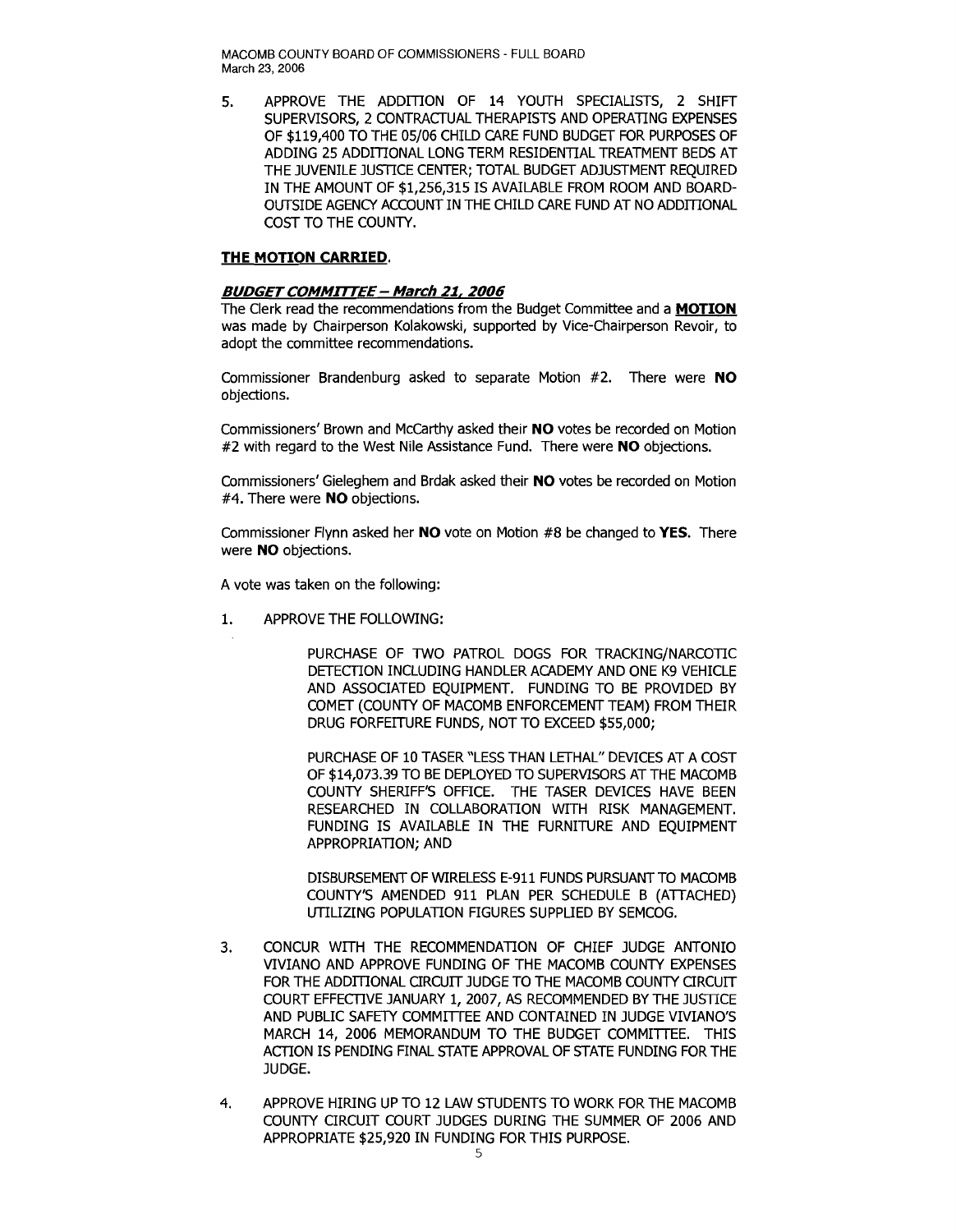- 5. IMPLEMENT THE 3% REDUCTION IN THE 2006 JUVENILE DIVISION OF THE CIRCUIT COURT TRANSFERRING THREE POSITIONS, 2 PROBATION OFFICERS AND ONE THERAPIST POSITION, FROM THE GENERAL FUND BUDGET TO THE CHILD CARE BUDGET AND RECEIVING 50% REIMBURSEMENT FROM THE STATE CHILD CARE FUNDING. THESE CHANGES HAVE BEEN APPROVED BY THE STATE IN THE 2006 CHILDCARE BUDGET. THE COUNTY IS STILL AWAITING APPROVAL FROM THE STATE ON TRANSFERRING THE PSYCHOLOGIST POSITION TO THE CHILD CARE FUND.
- 6. IMPLEMENT THE 3% REDUCTION IN THE 2006 BUDGET AS PRESENTED BY THE INFORMATION TECHNOLOGY (IT) DIRECTOR. FURTHER, TO CORRECT THE IT INTERNAL SERVICES ALLOCATIONS. THESE RECOMMENDATIONS ARE OUTLINED IN THE IT DIRECTOR'S MEMO DATED MARCH 13, 2006.
- 7. IMPLEMENT THE 3% REDUCTION IN THE 2006 BUDGET AS PRESENTED BY THE DIRECTOR OF MSU EXTENSION SERVICES. THIS REDUCTION ELIMINATES .9 POSITIONS FROM THE MSU EXTENSION SERVICES BUDGET: .7 PART-TIME EDUCATOR - FOOD SAFETY/NUTRITION AND A .2 PART-TIME EDUCATOR-MENTOR. THESE RECOMMENDATIONS ARE OUTliNED IN THE MSU EXTENSION SERVICES DIRECTOR'S MEMO DATED JANUARY 10, 2006.
- 8. IMPLEMENT THE REMAINDER OF THE 3% REDUCTION, \$50,000 TRANSFER FROM THE CDBG PROGRAM, IN THE 2006 PLANNING DEPARTMENT AS OUTLINED IN THE MEMO FROM THE EXECUTIVE DIRECTOR OF PLANNING DATED JANUARY 10, 2006.
- 9. IMPLEMENT THE 3% REDUCTION IN THE 2006 BUDGET AS PRESENTED BY THE FRIEND OF THE COURT. THESE RECOMMENDATIONS ARE OUTLINED IN THE FRIEND OF THE COURT'S MEMO DATED JANUARY 9, 2006.
- 10. IMPLEMENT THE 3% REDUCTION IN THE 2006 BUDGET PER THE ATTACHED SCHEDULE 1-B AS PREPARED AND SUBMffiED BY THE DIRECTOR OF MARTHA T. BERRY.
- 11. IMPLEMENT THE 3% REDUCTION IN THE 2006 PARKS AND RECREATION BUDGET AS OUTLINED IN THE FEBRUARY 9, 2006 MEMO FROM THE DIRECTOR OF PARKS AND RECREATION AND CONTAINED ON SCHEDULE 1-B.

### **THE MOTION CARRIED.**

#### **SEPARATED MOTION**

2. APPROVE THE FOLLOWING:

PAYMENT OF \$25,000 TO CLINTON TOWNSHIP FROM THE ENVIRONMENTAL PROBLEMS; LAKE/RIVER FUND FOR ILLICIT DISCHARGE ELIMINATION PROGRAM (IDEP) ACTIVITIES AS APPROVED MAY 13, 2004;

PAYMENT OF \$5,619.36 TO CLINTON TOWNSHIP FROM THE ENVIRONMENTAL PROBLEMS: LAKE/RIVER FUND FOR LOG JAM REMOVAL AS APPROVED MAY 19, 2005; AND

## **2006 WEST NILE VIRUS COMMUNITY ASSISTANCE FUND AND ALLOCATION SCHEDULE AT THE CONTINUATION LEVEL OF \$250,000.**

Commissioner Brandenburg not opposed to spending the \$250,000 on the West Nile Virus but is strongly opposed to polluting the water.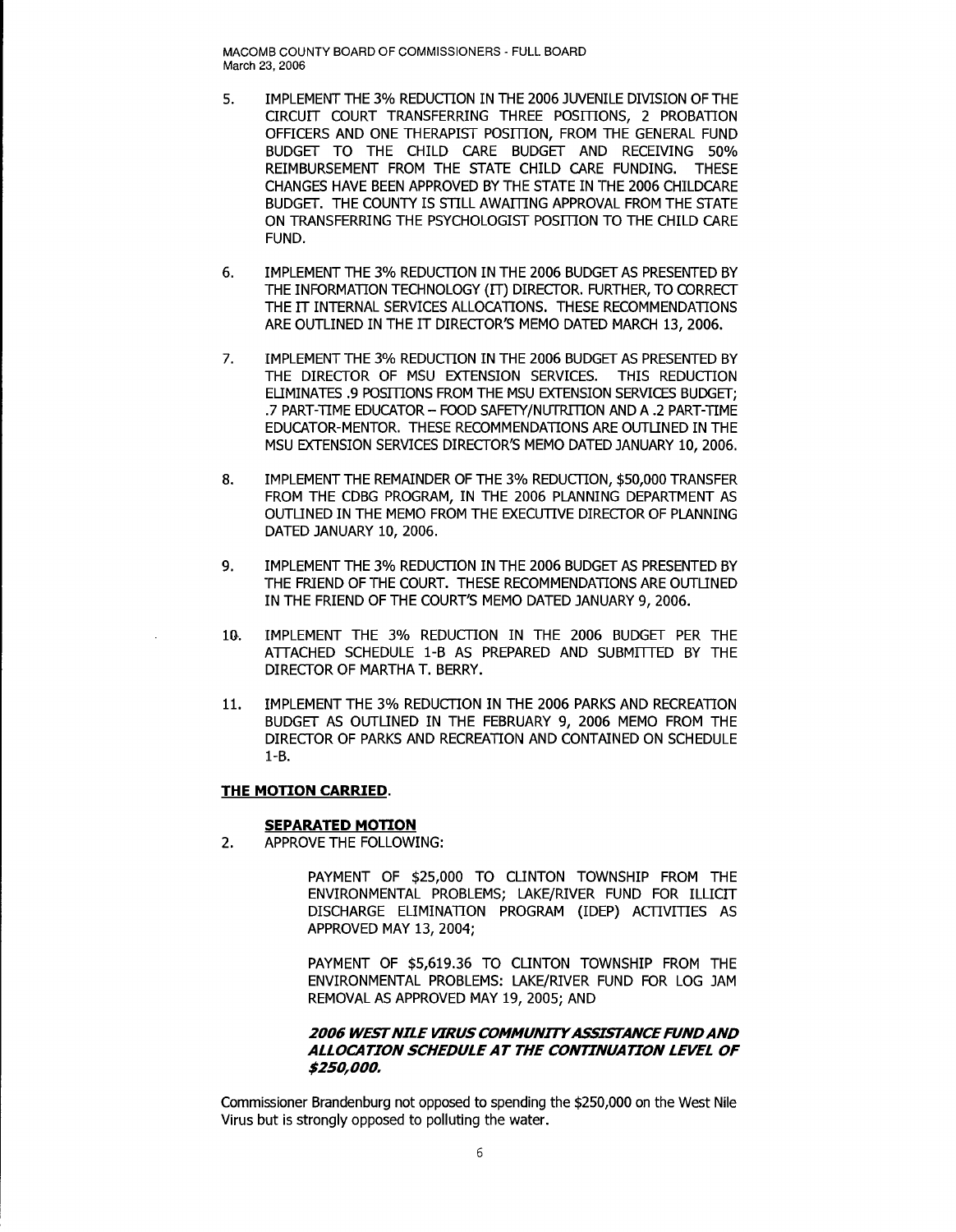**THE MOTION CARRIED.** with Commissioner Brandenburg and Brown voting **NO.** 

### **FINANCE COMMITTEE - March 22,2006**

The Clerk read the recommendations from the Finance Committee and a **MOTION**  was made by Chairperson Slinde, supported by Vice-Chairperson DiMaria, to adopt the committee recommendations.

Commissioner Brandenburg asked her **NO** votes be recorded on the following portion of Motion #1: Bills: contraceptives and shamrock cab There were **NO** objections.

- 1. APPROVE THE MONTHLY BILLS (WITH CORRECTIONS, DELETIONS AND/OR ADDENDA) AND AUTHORIZE PAYMENT; FURTHER, TO APPROVE THE PAYROLL IN THE TOTAL AMOUNT OF \$15,953,885.28, WITH NECESSARY MODIRCATIONS TO THE APPROPRIATIONS.
- 2. APPROVE AN AMENDMENT TO THE LEASE BETWEEN THE COUNTY AND THE STATE DEPARTMENT OF HUMAN SERVICES (WARREN SATELLITE/MAJESTIC PLAZA) INCREASING THE SQUARE FOOTAGE FROM 23, 559 RENTABLE SQUARE FEET TO 24,147 RENTABLE SQUARE FEET AND CHANGING THE LOCATION OF THE FACILITY FROM 29600 CIVIC CENTER DRIVE TO 27650 AND 27690 VAN DYE AS INDICATED IN CORRESPONDENCE FROM THE FINANCE DIRECTOR DATED MARCH 9, 2006.
- 3. APPROVE AKT-PEERLESS TO SERVE AS THE CONSULTANT ASSISTING THE MACOMB COUNTY DEPARTMENT OF PLANNING AND ECONOMIC DEVELOPMENT WITH THE ADMINISTRATION OF THE USEPA BROWNFIELD ASSESSMENT GRANT AT A COST NOT TO EXCEED \$165,000 TO BE PAID OUT OF THE USEPA GRANT FUNDS.
- 4. CONCUR IN THE RECOMMENDATION OF CORPORATION COUNSEL CONCERNING ONGOING CONSTRUCTION PROJECTS AT MARTHA T. BERRY, PUBLIC WORKS AND THE JUVENILE JUSTICE CENTER.

## **THE MOTION CARRIED.**

### **RESOLUTIONS/TRIBUTES**

A **MOTION** was made by Commissioner Brandenburg, supported by Commissioner Doherty, to adopt the Resolutions and Tributes in their entirety.

Commissioner Switalski asked to separate resolution a (06-15). There were **NO**  objections.

A vote was taken on the following:

- Res. No. 06-15 Supporting Senate Bill 372 (offered by Lund on behalf of Board; recommended by LAS Committee on 3/13/06)
- Res. No. 06-13 Commending Martin Peters for 60 Years of Service with UPS (offered by Brandenburg; recommended by Operational Services Committee on 3/14/06)
- Res. No.  $06-14$  Declaring April  $3 9$ , 2006 as Public Health Week in Macomb County (recommended by Health Services Committee on 3/16/06)
- Res. No. 06-17 Commending Nicholas Watts Eagle Scout (offered by Brandenburg; recommended by Health Services Committee on 3/16/06)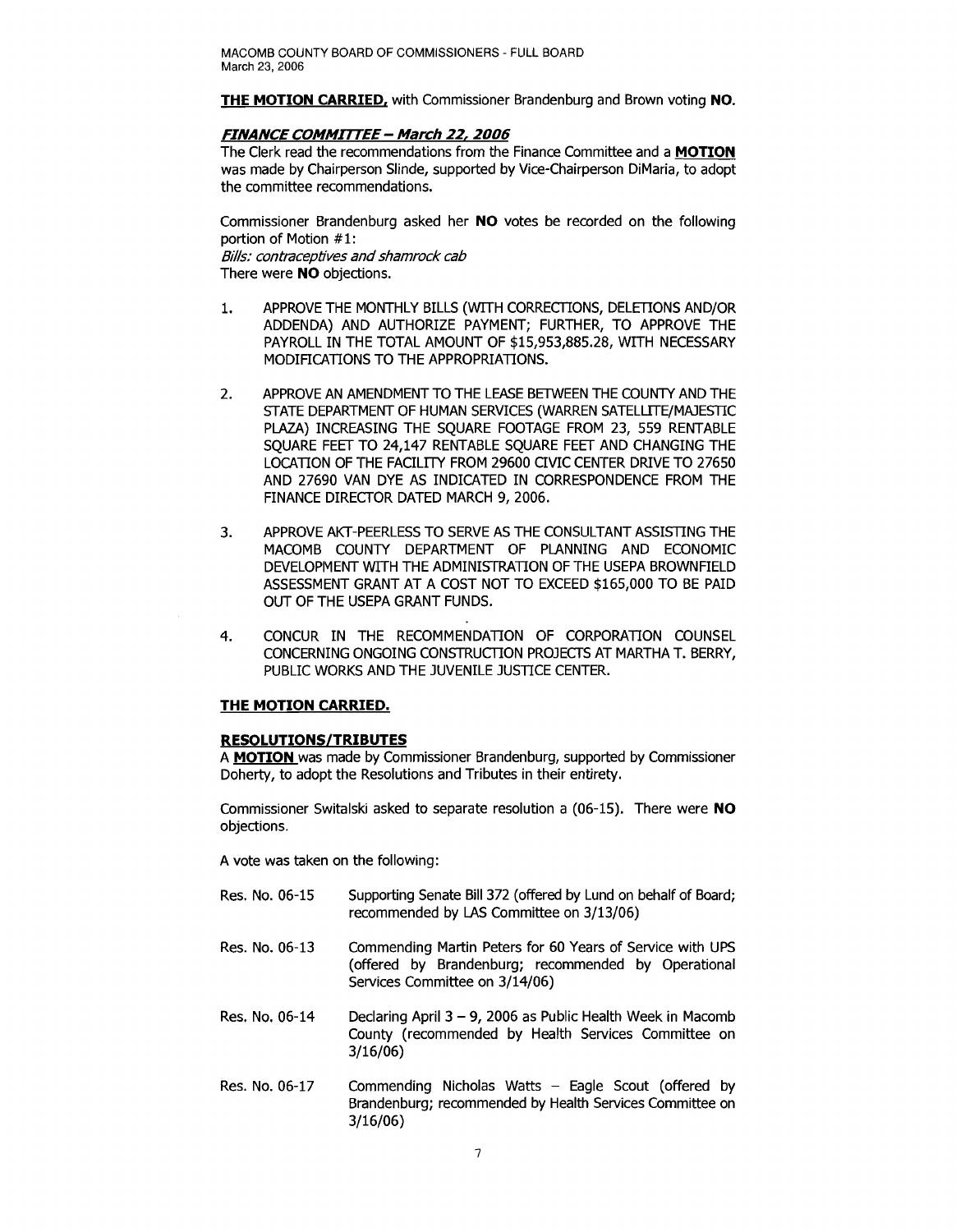- Res. No. 06-18 Commending Janice Schwark Retirement (offered by Rengert; include Brandenburg; recommended by Health Services committee on 3/16/06)
- Res. No. 06-19 Commending Center Line Electric 60 Years of Service (offered by Sauger; recommended by Personnel Committee on 3/20/06)
- Res. No. 06-20 Tribute to Maryann Mahaffey for Her Years of Service (offered by Board Chair on behalf of Board; recommended by Personnel Committee on 3/20/06)
- Res. No. 06-21 Commending Cousino High School Cheerleading Squad (offered by Doherty; include Flynn; recommended by Personnel Committee on 3/20/06)
- Res. No. 06-22 Commending the Richmond Blue Devils Wrestling Team (offered by Brdak; include Rengert; recommended by Personnel committee on 3/20/06)
- Res. No. 06-23 2006 Depository Resolution (recommended by Finance Committee on 3/22/06)
- Res. No. 06-16 Commending Robert Kott Retirement from Center Line Reserve Unit (offered by Sauger; recommended by Finance Committee on 3/22/06)

### **THE MOTION CARRIED.**

## **SEPARATED RESOLUTION**

Res. No. 06-15 Supporting Senate Bill 372 (offered by Lund on behalf of Board; recommended by LAS Committee on 3/13/06)

Commissioner Switalski opposed to this resolution. Believes this is a more complicated issue than this resolution addresses.

A discussion ensued.

A **MOTION TO REFER** back to committee was made by Commissioner Brdak, supported by Commissioner Gieleghem.

The discussion continued.

#### **ROLL CALL VOTE MOTION TO REFER**

|                    | YES<br>NO     |
|--------------------|---------------|
| <b>BRANDENBURG</b> | x             |
| BRDAK              | x             |
| <b>BROWN</b>       | χ             |
| CROUCHMAN          | X             |
| <b>DESAELE</b>     | X             |
| DI MARIA           | X             |
| DOHERTY            | χ             |
| DUZYJ              | X             |
| FLYNN              | x             |
| gibson             | ABSENT        |
| GIELEGHEM          | х             |
| HAGGERTY           | ABSENT        |
| HILL               | <i>ABSENT</i> |
| KENNARD            | х             |
| McCARTHY           | χ             |
| lund               | χ             |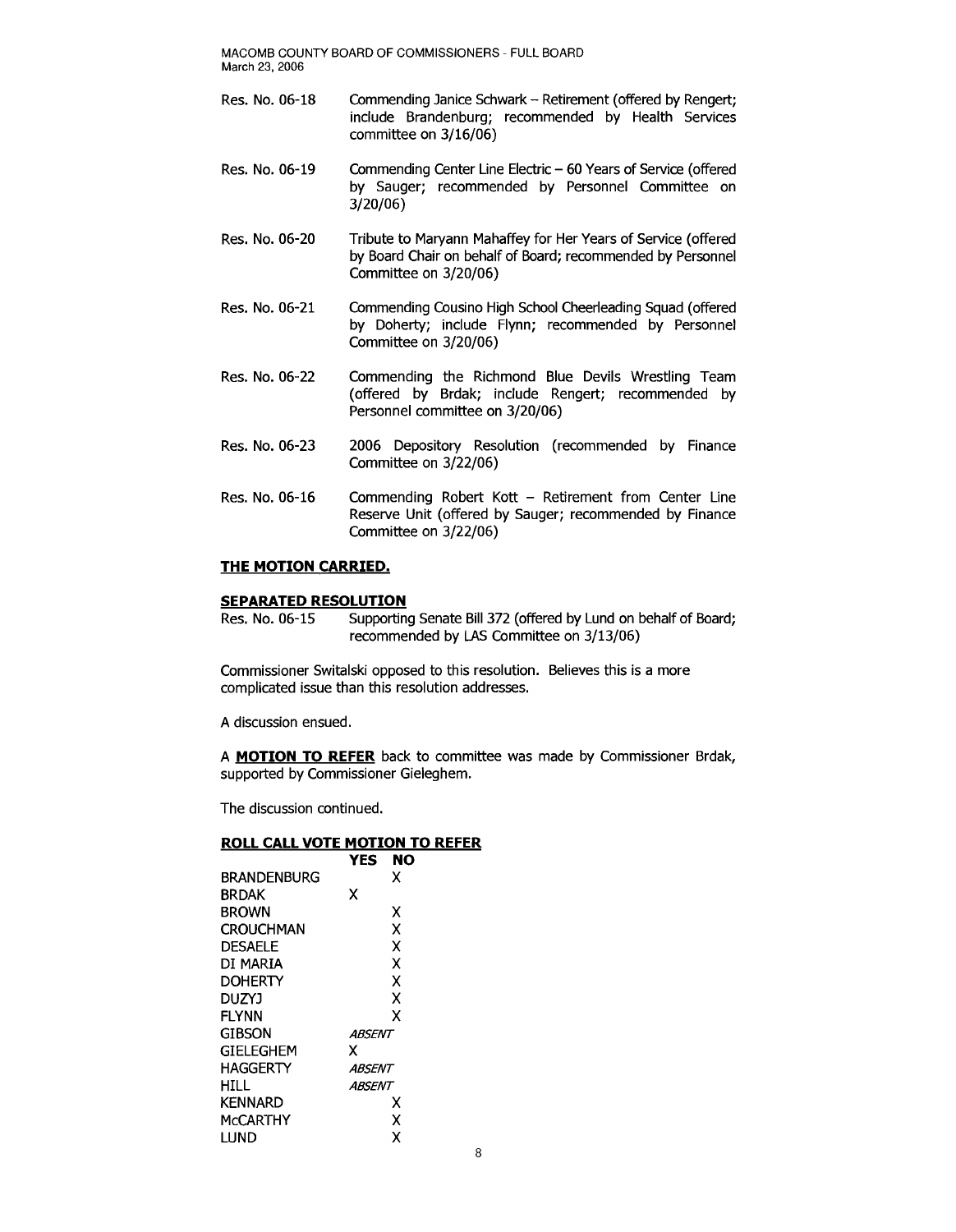| MIJAC              |   | x |
|--------------------|---|---|
| <b>RENGERT</b>     |   | x |
| <b>REVOIR</b>      |   | x |
| <b>ROCCA</b>       |   | x |
| <b>SAUGER</b>      |   | x |
| <b>SLINDE</b>      |   | x |
| <b>SWITALSKI</b>   |   | x |
| <b>SZCZEPANSKI</b> |   | x |
| Vosburg            |   | x |
| WHITE              | x |   |
| TOTAL              | 3 |   |

### **THE MOTION TO REFER FAILS.**

### **ROLL CALL VOTE**

| <u>NULL VALL VUTE</u> |               |    |
|-----------------------|---------------|----|
|                       | <b>YES</b>    | NO |
| <b>BRANDENBURG</b>    | x             |    |
| <b>BRDAK</b>          |               | χ  |
| <b>BROWN</b>          | x             |    |
| <b>CROUCHMAN</b>      | x             |    |
| <b>DESAELE</b>        | X             |    |
| DI MARIA              | X             |    |
| <b>DOHERTY</b>        | X             |    |
| <b>DUZYJ</b>          |               | x  |
| <b>FLYNN</b>          | X             |    |
| GIBSON                | <b>ABSENT</b> |    |
| GIELEGHEM             |               | x  |
| <b>HAGGERTY</b>       | ABSENT        |    |
| HILL.                 | <b>ABSENT</b> |    |
| <b>KENNARD</b>        | x             |    |
| <b>MCCARTHY</b>       |               | χ  |
| LUND                  | χ             |    |
| MIJAC                 |               | x  |
| RENGERT               | X             |    |
| Revoir                | X             |    |
| ROCCA                 | Χ             |    |
| SAUGER                | X             |    |
| SLINDE                | x             |    |
| SWITALSKI             |               | x  |
| SZCZEPANSKI           | x             |    |
| Vosburg               | x             |    |
| WHITE                 |               | χ  |
| TOTAL                 | 16            | 7  |

 $\ddot{\phantom{1}}$ 

### **THE RESOLUTION SUPPORTING SENATE BILL 372 PASSES.**

### **ITEM WAIVED BY JUSTICE & PUBLIC SAFETY COMMITTEE CHAIR**

A **MOTION** WAS MADE BY COMMISSIONER FLYNN, SUPPORTED BY COMMISSIONER DOHERTY, TO APPROVE ADDING A NEW CIRCUIT JUDGE TO MACOMB COUNTY CIRCUIT COURT BEGINNING JANUARY 1, 2007, AND THE **MOTION CARRIED.** 

## **REOUESTS TO PURCHASE PRIOR SERVICE TIME (5)**

A **MOTION** WAS MADE BY COMMISSIONER SZCZEPANSKI, SUPPORTED BY COMMISSIONER SLINDE TO APPROVE PURCHASE OF PRIOR SERVICE TIME FOR THE FOLLOWING EMPLOYEES: Nancy Massie, Mark VandenBoom, Robert Apczynski, Deborah Thompson and David Callas, and the **MOTION CARRIED.**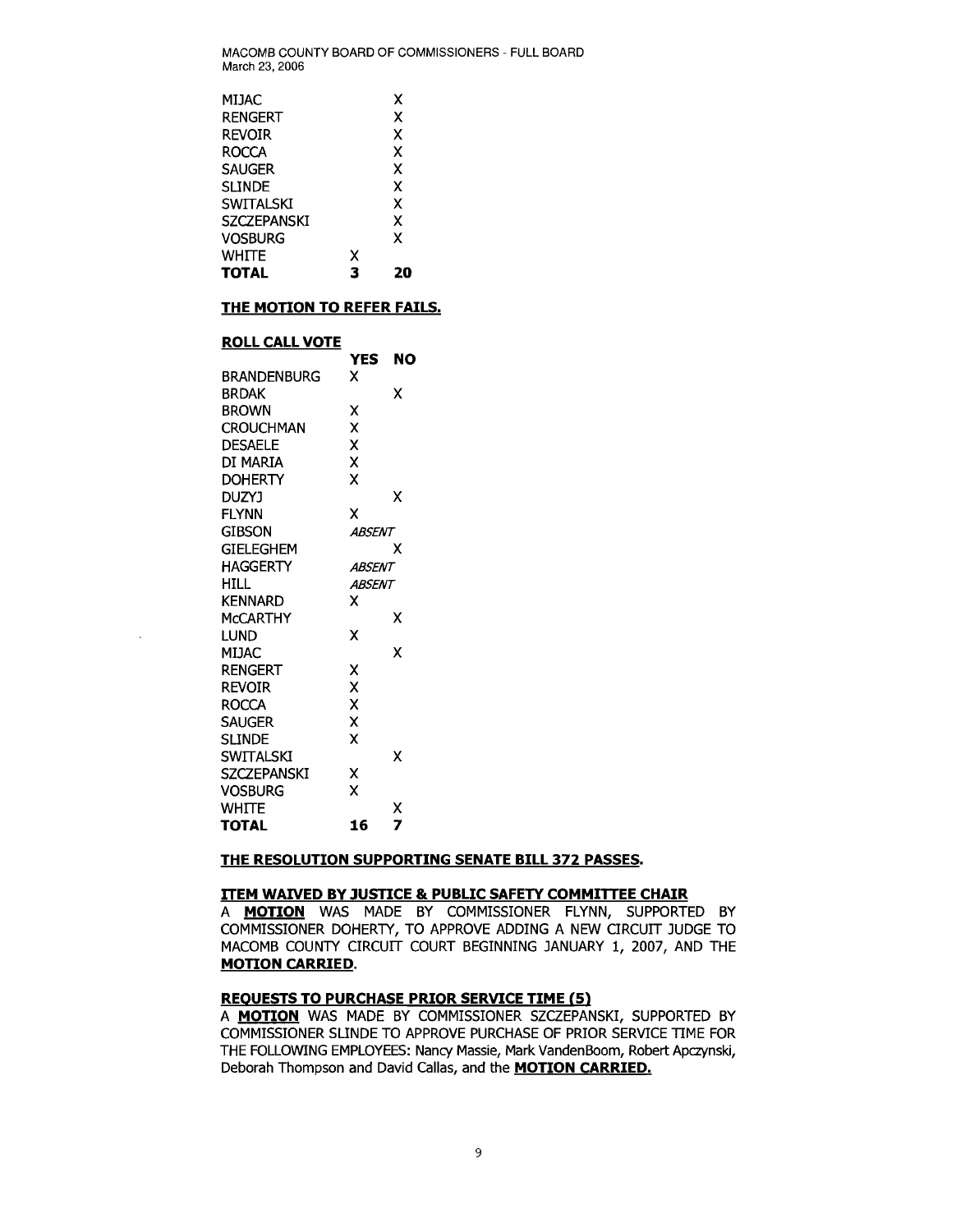## **APPOINTMENTS**

#### a) **COMMUNITY CORRECTIONS ADVISORY BOARD**

A **MOTION** WAS MADE BY COMMISSIONER SLINDE, SUPPORTED BY COMMISSIONER DESAELE, TO REAPPOINT MYRA GONINO, CHIEF BARNETT JONES AND RANDY O'BRIEN, TO THE COMMUNITY CORRECTIONS ADVISORY BOARD TERMS ENDING MARCH 23, 2006, AND THE **MOTION CARRIED.** 

#### b) **COMMUNITY MENTAL HEALTH SERVICES BOARD** (4 vancies/5 **applications)**

#### **ROLL CALL VOTE**

|                    | <b>Becker</b> | Bill | Flynn | <b>Negovan</b> |   |
|--------------------|---------------|------|-------|----------------|---|
| <b>Slinde</b>      |               |      |       |                |   |
| <b>BRANDENBURG</b> | x             | Χ    | Χ     |                | X |
| <b>BRDAK</b>       |               | X    | X     | χ              | χ |
| <b>BROWN</b>       | х             |      | X     |                | Χ |
| <b>CROUCHMAN</b>   | X             |      | X     | χ              | X |
| <b>DESAELE</b>     | X             | Χ    | X     |                | X |
| DI MARIA           |               | X    | X     | χ              | X |
| <b>DOHERTY</b>     |               | X    | X     | Χ              | X |
| DUZYJ              |               | X    | X     | X              | X |
| <b>FLYNN</b>       | X             | X    | X     | X              |   |
| <b>GIBSON</b>      | <b>ABSENT</b> |      |       |                |   |
| <b>GIELEGHEM</b>   |               | X    | X     | Χ              | X |
| <b>HAGGERTY</b>    | <b>ABSENT</b> |      |       |                |   |
| <b>HILL</b>        | <b>ABSENT</b> |      |       |                |   |
| <b>KENNARD</b>     | χ             | X    | Χ     |                | Χ |
| <b>McCARTHY</b>    | Χ             |      | X     | Χ              | X |
| <b>LUND</b>        | x             |      |       |                |   |
| <b>MIJAC</b>       |               | X    | Χ     | Χ              | Χ |
| <b>RENGERT</b>     | χ             |      | X     |                | X |
| <b>REVOIR</b>      | Χ             |      | X     | χ              | X |
| <b>ROCCA</b>       | χ             | Χ    | X     |                | X |
| <b>SAUGER</b>      | Χ             |      | X     | χ              | X |
| <b>SLINDE</b>      | Χ             | Χ    |       | X              | X |
| <b>SWITALSKI</b>   |               |      |       | Χ              |   |
| <b>SZCZEPANSKI</b> | Χ             |      |       |                | Χ |
| <b>VOSBURG</b>     | X             |      | χ     |                | X |
| <b>WHITE</b>       |               | x    | X     | Χ              | X |
| <b>TOTAL</b>       | 15            | 13   | 19    | 14             | D |

### **DEL BECKER, JOAN FLYNN, BRIAN NEGOVAN AND BETTY SLINDE APPOINTED TO THE COMMUNITY MENTAL HEALTH SERVICES BOARD, TERMS EXPIRING MARH 31, 2009.**

#### **NEW BUSINESS**

Commissioner Rengert indicated he visited Commissioner Haggerty and he is feeling better and hopes to be back next week.

Commissioner Brandenburg wished Commissioner Switalski a Happy Birthday.

Commissioner Crouchman reminded everyone there is a Special Budget Meeting on March 29, 2006 @ 9:00 a.m.

Commissioners' Slinde and Flynn thanked those who voted for their appointment to the Community Mental Health Services Board.